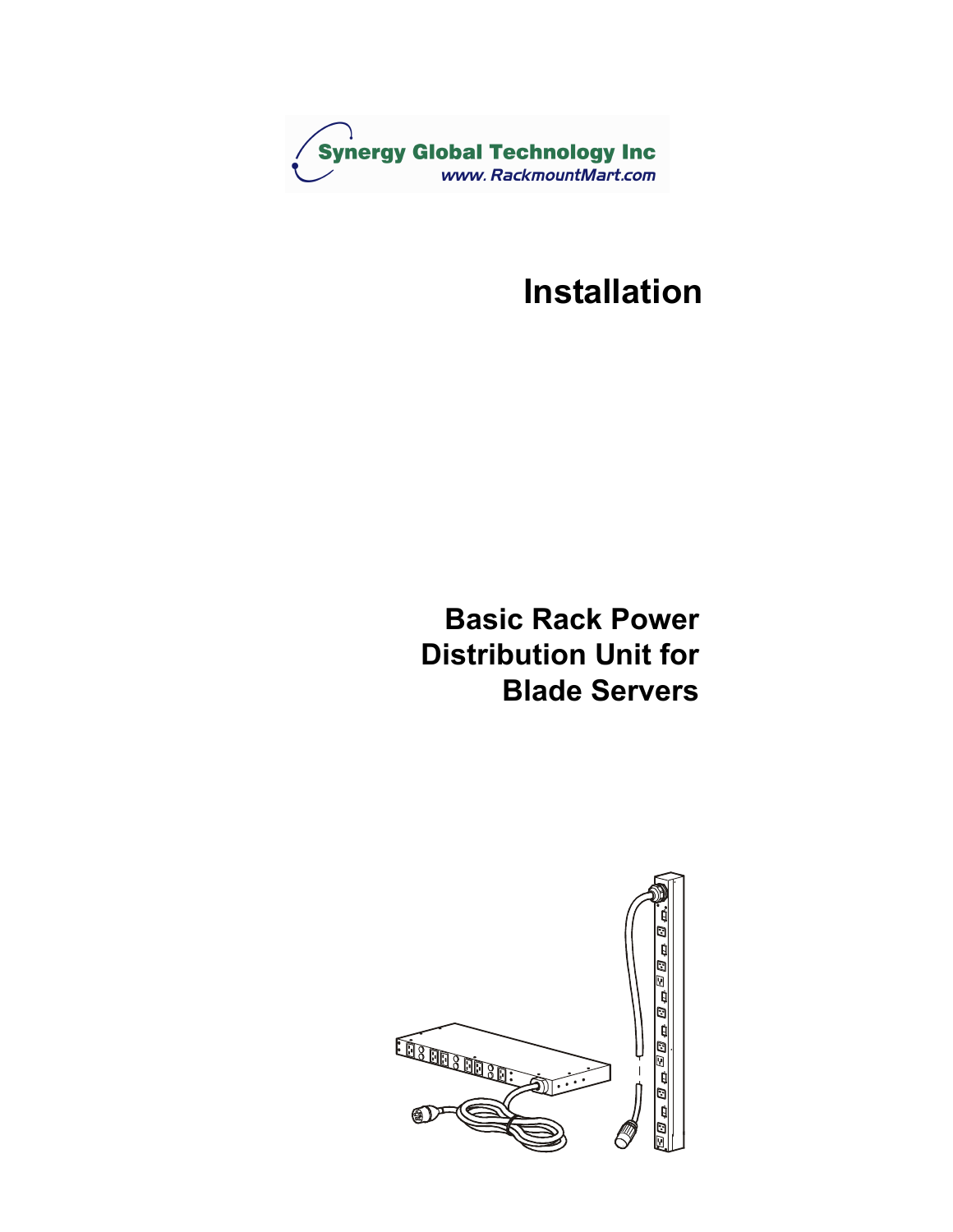| Preliminary Information1      |
|-------------------------------|
| Features  1                   |
| Receiving inspection  1       |
|                               |
| How to Install the Rack PDU 2 |
|                               |
|                               |
|                               |
| Toolless mounting  3          |
|                               |
|                               |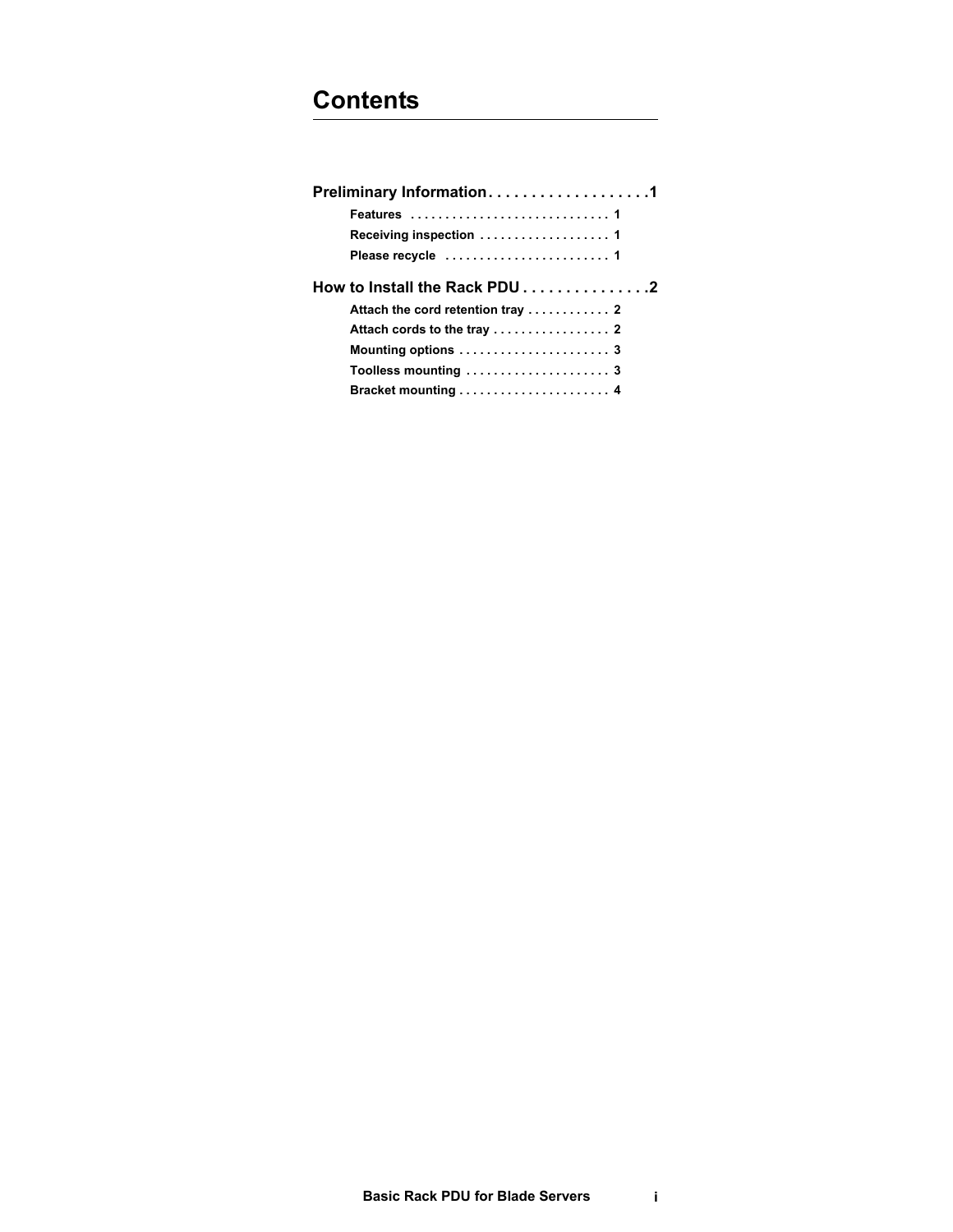## <span id="page-2-0"></span>**Preliminary Information**

## <span id="page-2-1"></span>**Features**

This booklet provides information on installing and operating Basic Rack PDU.

## <span id="page-2-2"></span>**Receiving inspection**

Inspect the package and contents for shipping damage, and make sure that all parts were sent. Report any damage immediately to the shipping agent, and report missing contents, damage, or other problems immediately to us.

## <span id="page-2-3"></span>**Please recycle**



The shipping materials are recyclable. Please save them for later use, or dispose of them appropriately.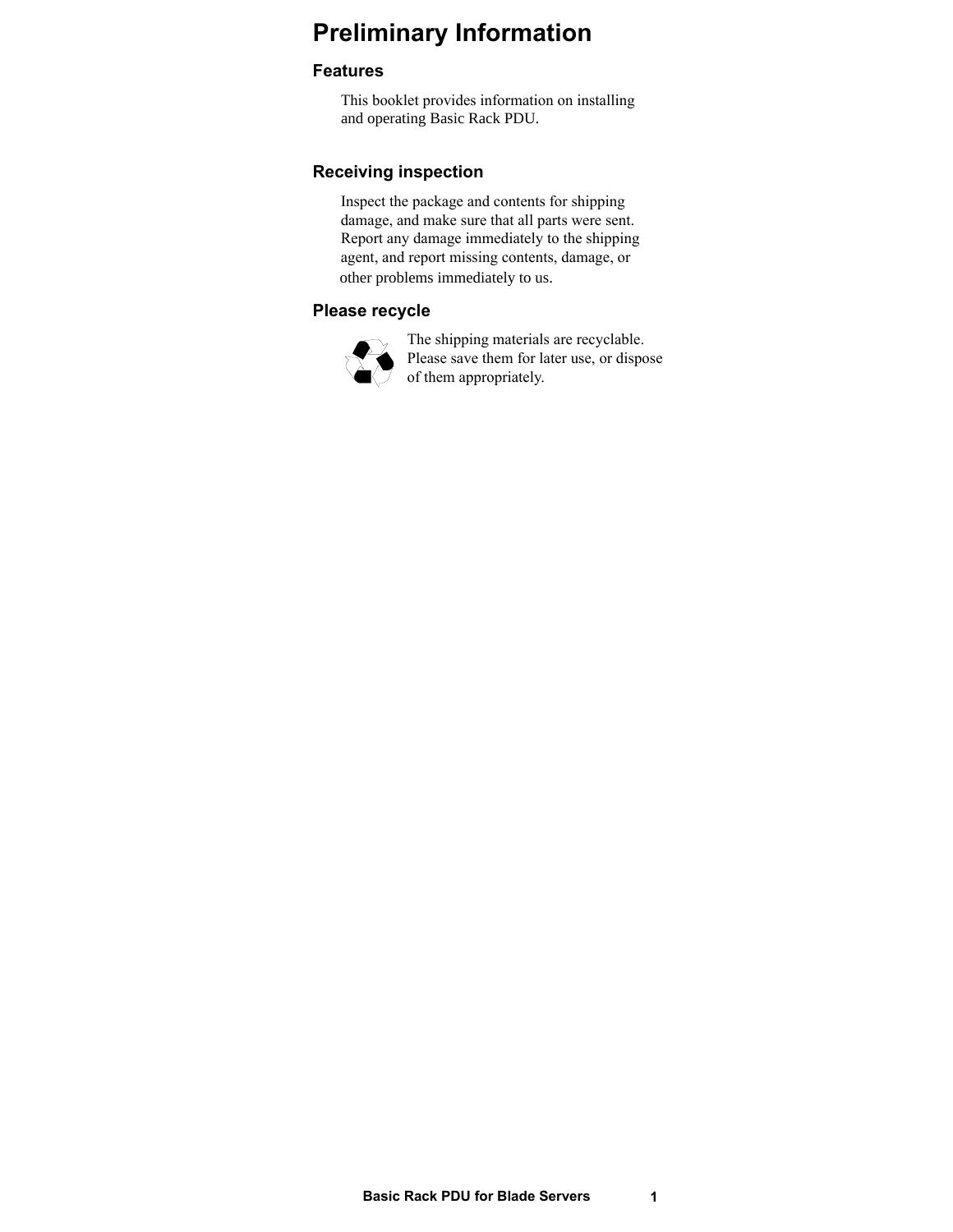## <span id="page-3-0"></span>**How to Install the Rack PDU**

## <span id="page-3-1"></span>**Attach the cord retention tray**

Attach the cord retention tray to the Rack PDU, using four flat-head screws (provided).



## <span id="page-3-2"></span>**Attach cords to the tray**

Attach a cord to the tray by looping the cord and securing it to the tray, using a wire tie (provided).





**Note.** When you secure the cord to the tray, ensure that you can unplug the cord from the Rack PDU without removing the wire tie. **Enclose the toolles mount of the toolless mounting**<br> **encoded**<br> **Consider the toolless mount of the toolless mount four Rack PDU without removing<br>
wire tie.<br>
<b>Consider the toolless mount four Rack PDUs** on one side of the



**Note.** When installing the Rack PDU, ensure that the power cord plug is accessible and that it is connected to a grounded outlet.

You can mount four Rack PDUs on one side of the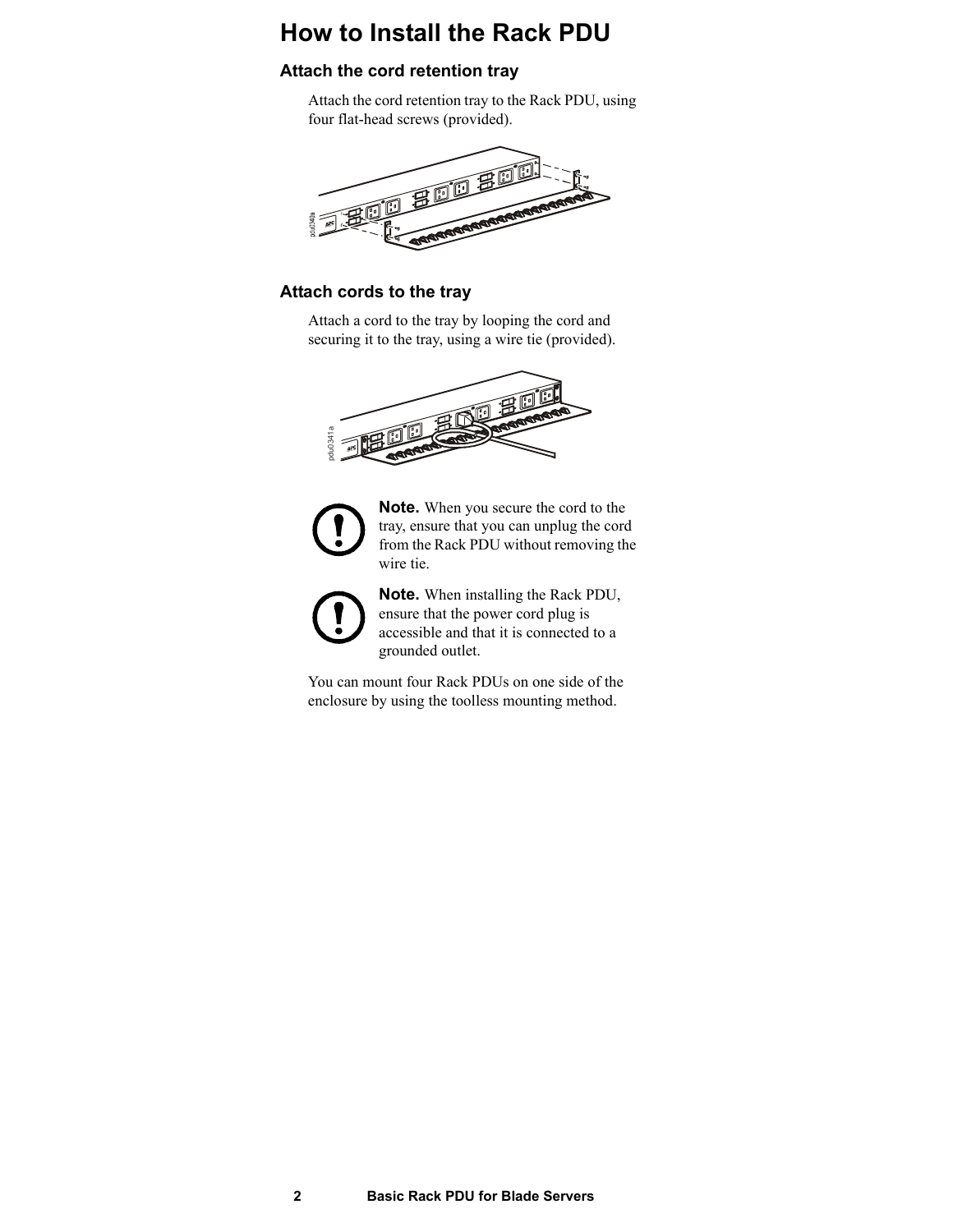## <span id="page-4-0"></span>**Mounting options**

You can install the vertical 0-U Rack PDU in one of two ways: using toolless mounting pegs (provided) or mounting brackets (provided). The 1-U horizontal Rack PDU must be mounted using the horizontal mounting brackets (provided).

### **Vertical mounting.**

- To install the Rack PDU using the toolless mounting method, install it in the rear of the NetShelter® VX or SX Enclosure, in the cable channel directly behind the rear vertical mounting rails.
- To install the Rack PDU using the mounting brackets, install it on a vertical mounting rail on your rack or enclosure.

#### **Horizontal mounting.**

To install the Rack PDU using the horizontal mounting brackets, install the brackets on the Rack PDU and then attach the brackets to the rack using caged nuts (provided with your enclosure).

### <span id="page-4-1"></span>**Toolless mounting**

- 1. Slide both mounting pegs into the holes located in the channel in the rear panel of the enclosure.
- 2. Snap the Rack PDU into place by pushing it downward until it locks into position.





**Note.** You can mount four Rack PDUs on one side of the enclosure by using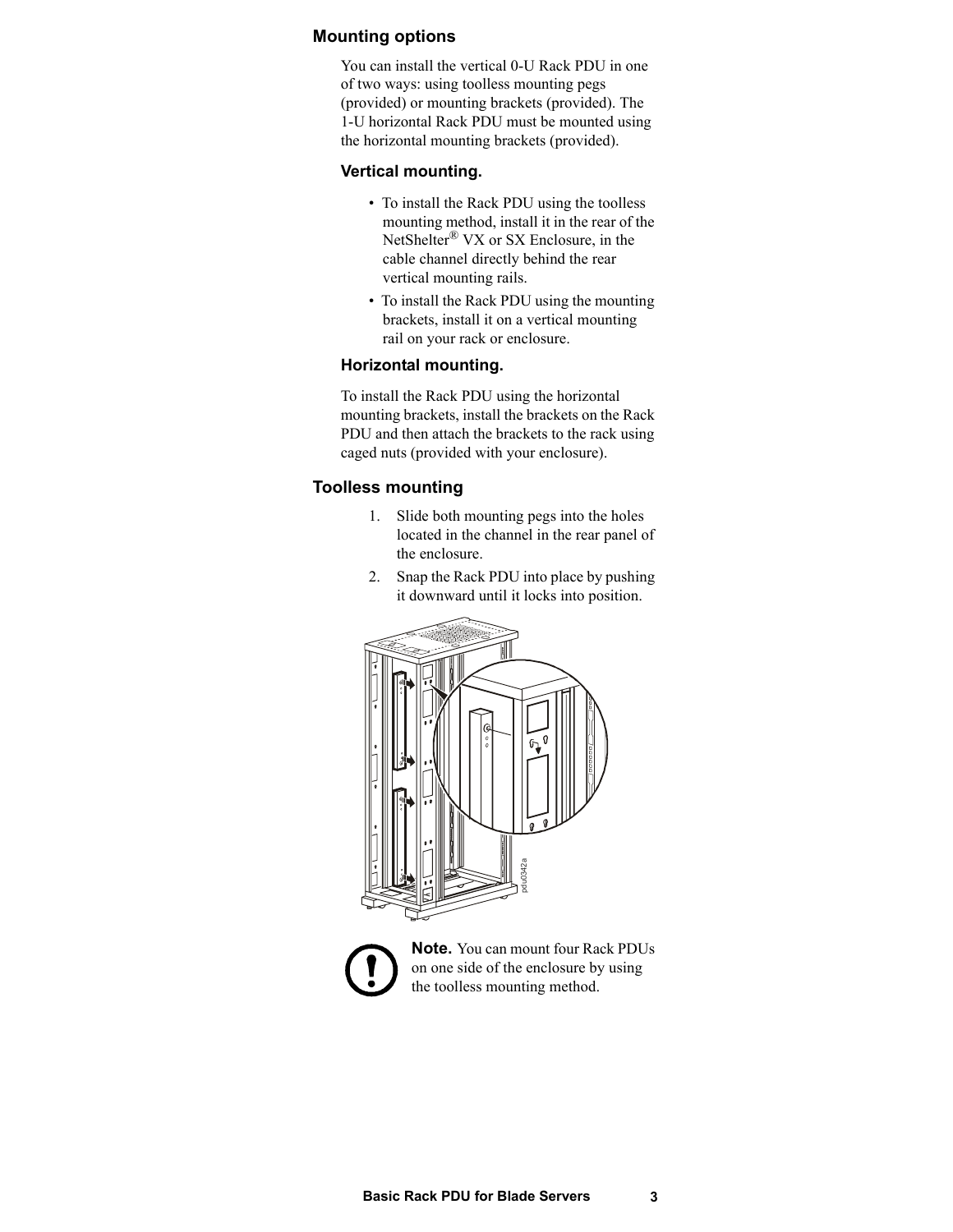## <span id="page-5-0"></span>**Bracket mounting**

**Vertical mounting.** To mount the Rack PDU vertically in a NetShelter or any standard EIA-310 rack or enclosure:

1. Attach the vertical-mounting brackets to the Rack PDU.

> **Caution.** Use only the supplied screws.



1. Install the Rack PDU on a vertical mounting rail in your rack or enclosure using the supplied screws and caged nuts.



**Note.** You can mount two Rack PDUs on one side of the enclosure by using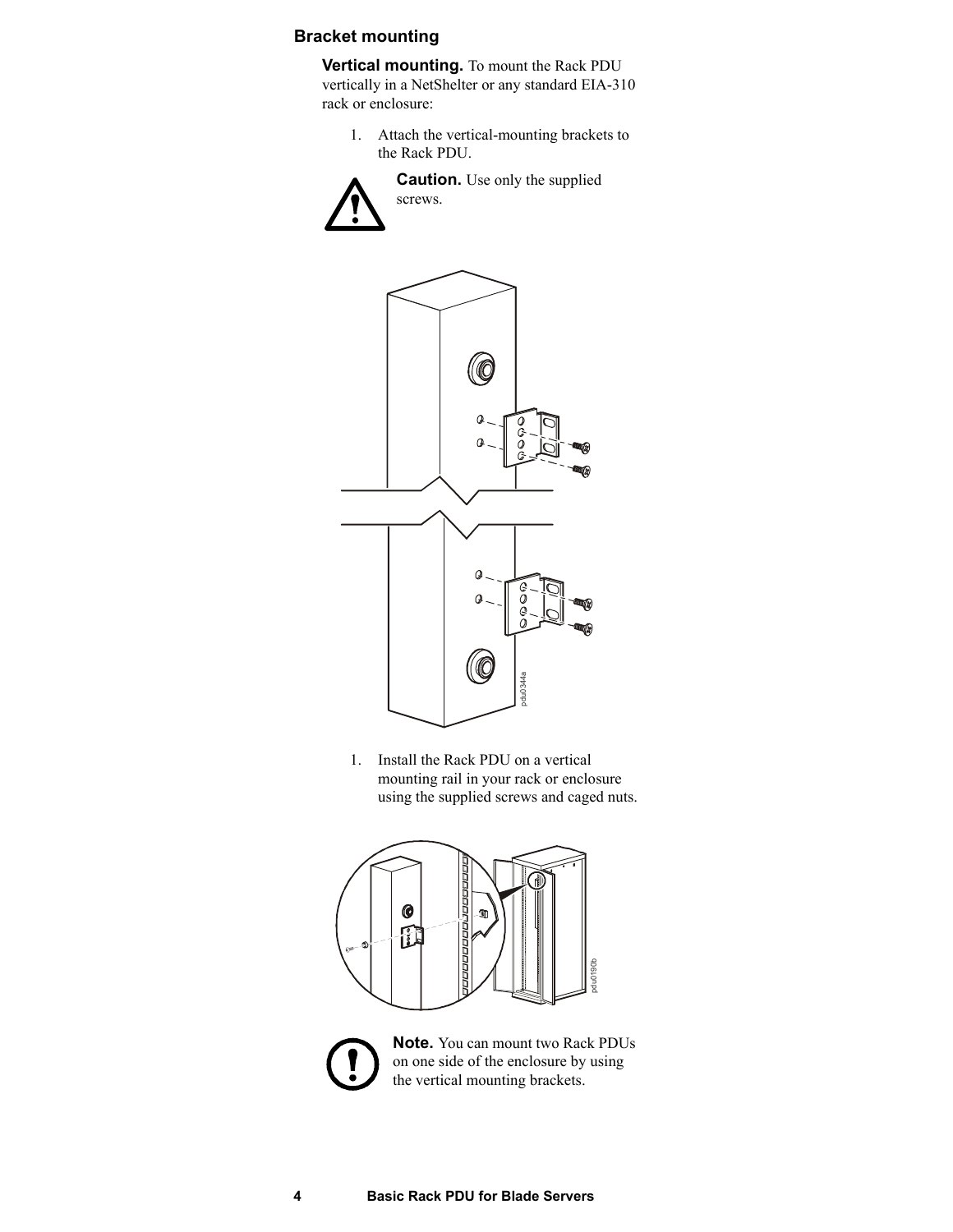**Horizontal mounting.** You can mount the Rack PDU in a 19-inch NetShelter enclosure or other EIA-310-D standard 19-inch rack.

- 1. Choose a mounting position for the Rack PDU with either the display or the rear facing out of the enclosure.
- 2. Attach the mounting brackets to the Rack PDU, using the flat-head screws (provided).



3. Choose a location for the unit:



**Note.** The unit occupies one U-space. A notched hole on the enclosure's vertical rail indicates the middle of a Uspace

- a. Insert a caged nut (provided with the enclosure) above and below a notched hole on each vertical mounting rail in your chosen location.
- b. Align the mounting holes of the brackets with the installed caged nuts. Insert and tighten screws.